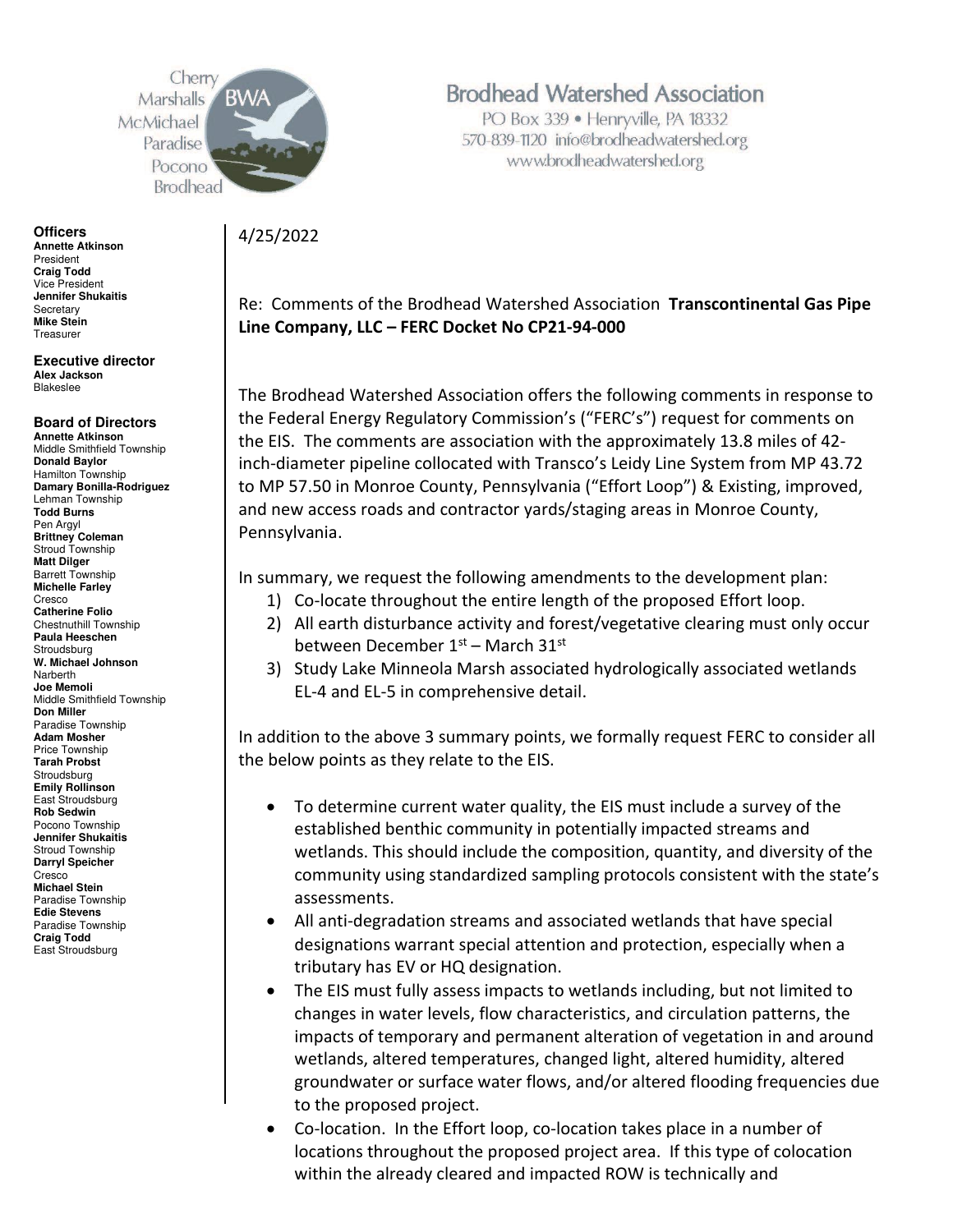

PO Box 339 · Henryville, PA 18332 570-839-1120 info@brodheadwatershed.org www.brodheadwatershed.org

economically feasible, why can't it be done for the entire expansion? In the EV and HQ special protection watersheds colocation is certainly a better option, and will result in considerably fewer direct wetland and stream impacts.

• There's a probable presence of the federally endangered Indiana bat, northern long-eared bat, bog turtle, red knot, northeastern bulrush, and swamp pink; and also northern long‐eared bat (*Myotis septentrionalis*), and numerous PNDI species of plants, and insects. In the instances of the bats, and bog turtles, collocation must be a serious consideration, rather than mitigating the timing of tree clearing to the dormant season.

For the Bulrush, and all other plant species, open trench cutting must not be permitted, as it's virtually impossible to avoid impact with the proposed cutting method. For example, soil compaction of heavy equipment, and humans can negatively impact the root systems during the dormant season. Simply monitoring the populations before and after construction are not satisfactory. As stationary species, their habitat must not be impacted, during any season for any reason.

Furthermore, if all activity is restricted to December  $1<sup>st</sup>$  to March 31 $<sup>st</sup>$  any</sup> impact will be minimized.

- The timber rattlesnake mitigation methods are woefully inadequate. Simply "monitoring" construction equipment and sites is nearly meaningless in preventing mortality. Transco could hire private enforcement officers in addition to the biologists to carry out the monitoring every single work day with a checklist and summary reports. Also, to prevent mortality of the snakes, all clearing, and pipe installation activity for the entire pipeline project should take place between December 1<sup>st</sup> and March 31<sup>st</sup> when the snakes are hibernating. It's virtually impossible to prevent the crushing of the animals by heavy machinery during any other time of the year.
- As currently written the mitigation methods for Blunt manna-grass and showy goldenrod allow for mortality, and simply retains the topsoil. The showy goldenrod for example is not survived by seed alone, but overwinters as roots/ ribosomes which will be destroyed by the project. Soil alone isn't sufficient habitat because it does not take into consideration the fragile fungal networks of mycorrhiza which will also be fatally wounded by the pipeline. As such, the mitigation efforts for PA plants are woefully inadequate. A full survey of the entire 13 mile Effort loop must identify all populations of these species, and they should be fenced off and clearly delineated. The pipe can be inserted through horizontal boring under their habitat, rather than open trench method. As no disturbance whatsoever is the preferred option. Alternatively TRANSCO should transplant all species with the help of a licensed botanist with a specialty in rare and endangered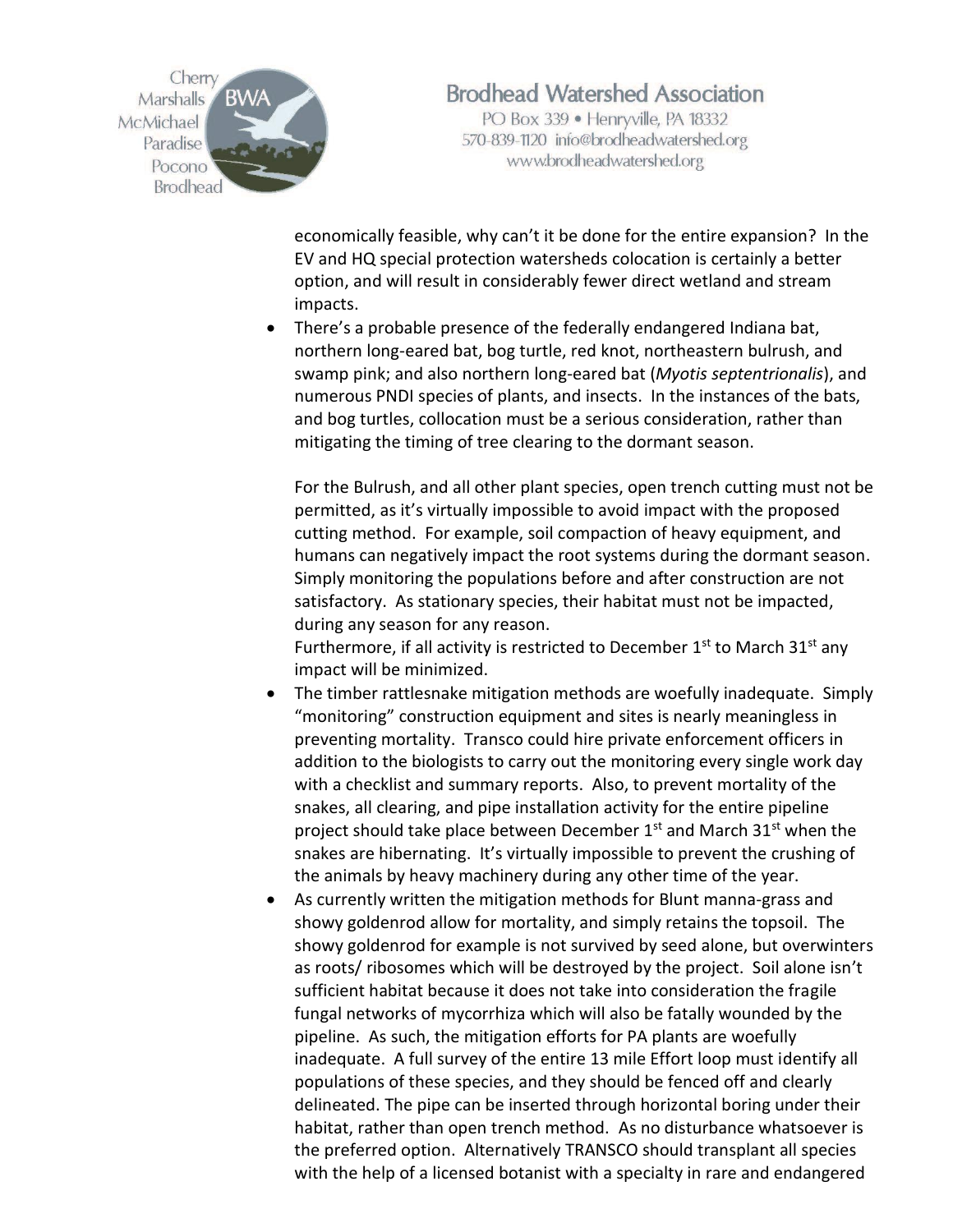

PO Box 339 · Henryville, PA 18332 570-839-1120 info@brodheadwatershed.org www.brodheadwatershed.org

plants. This would allow the species, which survive by root, to survive in new mitigation areas. The mitigation areas should be identified in advance by a professional biologist with published research on this subject.

- While Transco has developed a Migratory Bird Plan (see table 2.3-1), (i.e., no clearing from April 1 through July 31). Transcos will avoid or reduce construction-related impacts on migratory birds. There will still be individuals migrating from other climates down and up through Pennsylvania. All clearing should instead cease between March 31<sup>st</sup> and December 1<sup>st</sup> to eliminate any chance of mortality whatsoever. Currently TRANSCO can continue to cause mortality in August, September, October, and November.
- Transco is negligent at surveying for globally rare pollinator species in the impact area. The EIS is inadequate at pointing out this negligence. In the long Pond Microsite, which is a substantial portion of the Effort Loop, the following globally rare species of moths will experience mortality and disruption to their vital mating cycles due to destruction of scrub oak, pitch pine, mesic till barens habitat. This is a list of all the species that must be surveyed by Transco and then evaluated in the EIS. Zale Moths: *Zale submediana, Zale luniera, Zale curema,* Toothed Aphareta Moth *Sympistis dentata,* Pink Sallow Moth *Psectraglea carnosa,* Barrens Itame Moth *Macaroa expmerata*. Twilight Moth *Lycia rachelae* Blueberry Gray *Glena cognataria* Waxed Sallow Moth *Chaetaglaea cerata*.

Furthermore, when construction activity occurs at night, the lights will draw the globally rare moths from their habitat and cause mortality and disruption to their sensitive mating cycles. Why has TRANSCO ignored these globally rare species in the long pond Macrosite? The EIS Must be completed again and incorporate these globally rare moth and butterfly species in their impact analysis rather than simply choosing to ignore their existence.

To minimize impact, all sites which contain the probably presence of these species must be co-located, so as not to disrupt their eggs, adults, pupa, or larva. All construction activity must occur only between December 1<sup>st</sup> and March  $31^{st}$  to prevent drawing the adults to the lights and/or disrupting the mating, and development cycles.

• EL-4 and EL-5 hydrologically connected to Lake Mineola, and the shallow kettle lake which directly influence lake Mineola Marsh. According to the Monroe County NAI, Lake Mineola marsh is one of the most important wetlands in the entire state of Pennsylvania. The Lake Mineola Marsh contains a population of federally endangered bulrush species. We strongly recommend a full hydrological analysis of the proposed project in this critical watershed acreage.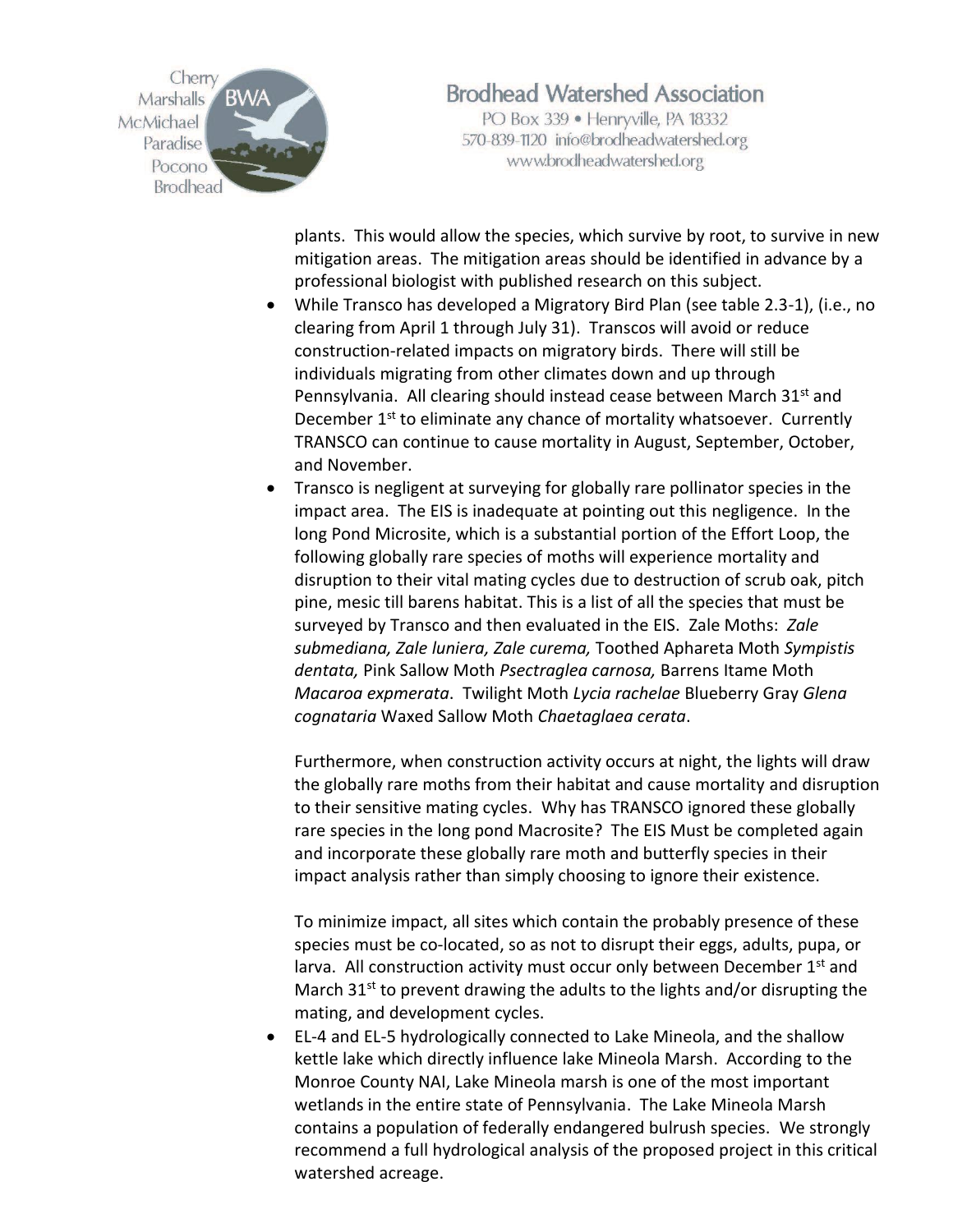

PO Box 339 · Henryville, PA 18332 570-839-1120 info@brodheadwatershed.org www.brodheadwatershed.org

- EL-4 and EL-5 are un-named tributaries to the EV McMichael's Creek, and need to be surveyed to determine proper designation before the project begins. Currently they are unclassified on DEP E-map.
- EL4-and EL-5 are hydrologically connected to the most important ecological site in the entire Brodheadsville Quadrangle. *"The protection of the lake's naturally fluctuating water table is of critical importance. The loss of the globally-rare bulrush from Lake Mineola Marsh would be an ecological tragedy at the state, national, and international levels."*

TRANSCO can prevent the loss by fully studying the hydrology of the EL-4 and EL-5 crossings. TRANSCO should analyze the 20, 50 and 100 year storm events as they relate to the temporary damming with open cutting, as currently proposed. A follow up EIS on this study should be carried out.

- Transco notes that construction of the Effort Loop would impact a total of 27 acres of habitat within the Long Pond Preserve Important Bird Area (IBA), of which 8.8 acres would be permanently impacted (i.e., forest converted to herbaceous cover). This geographic area is referred to by the Monroe County Natural Area Inventory (NAI) as the "Long Pond Microsite".
- The Long Pond Macrosite covers nearly a third of the Pocono Pines quadrangle and includes part of the end moraine and the broad area south of the end moraine drained by Tunkhannock Creek. This Long Pond Macrosite is one of the most unique ecosystems in the Northeastern US. Approximately 70% of the watershed is Exceptional Value (EV) Designation, including some of the TRANSCO crossings. As highlighted above, with the globally rare moth species, numerous plant and animal species of special concern inhabit the community. Long Pond Macrosite is the most important site in PA for the preservation of biodiversity and one of the top sites in eastern US because of this concentration of rare species.

The Monroe County NAI on Page 77 – conclusions about the Long Pond Macrosite:

*"In conclusion, the Long Pond Macrosite Preserve is the jewel in the crown that is the Poconos. It is one of the last remaining areas of substantial size in the Poconos that is fairly undisturbed by human activity... The acid geology and cool mountain climate combine to produce a flora that is distinctly northern in character. All should strive to preserve this national treasure."*

On the existing pipeline right of way, Page 71 of the Monroe County NAI indicates the following: